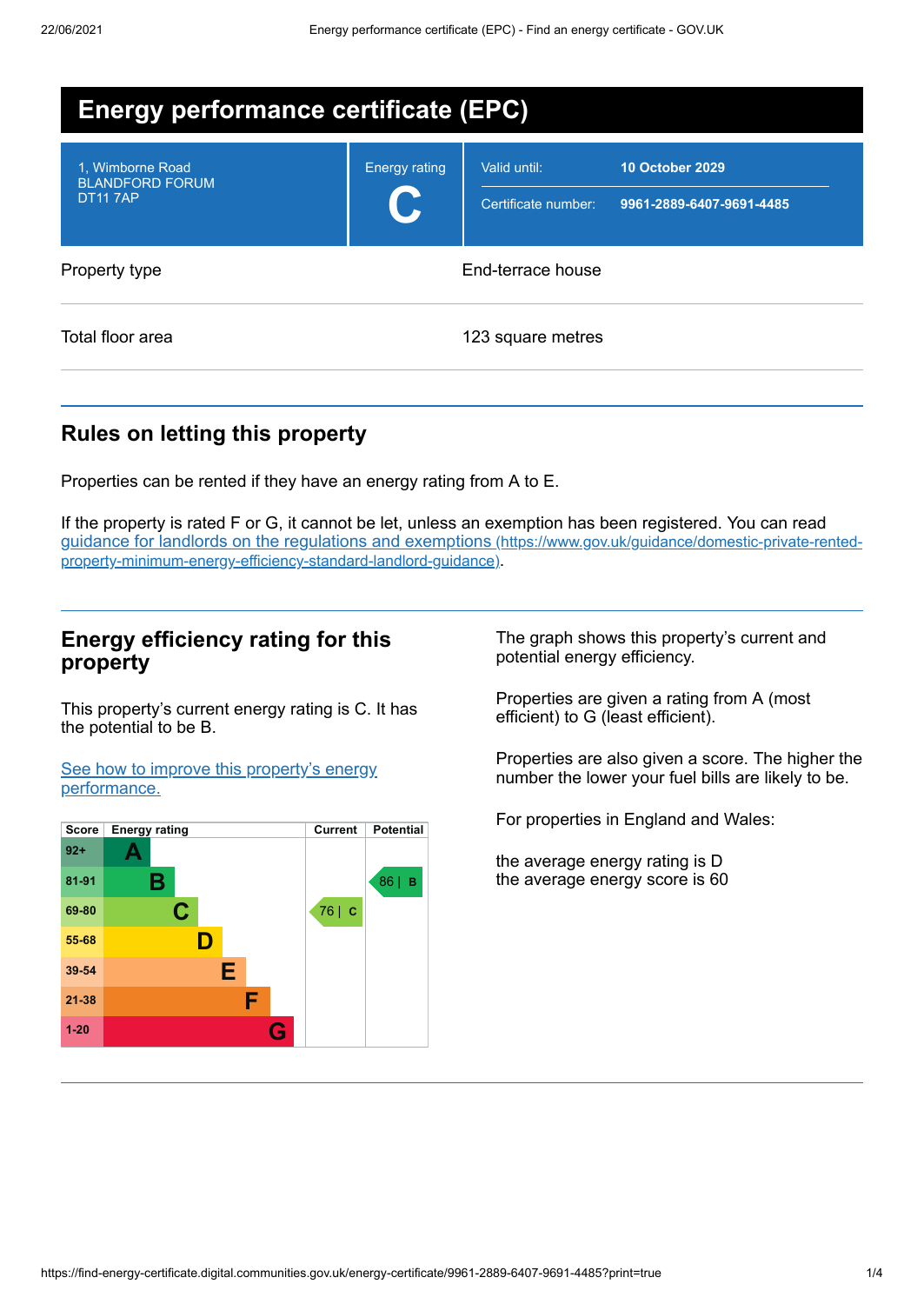# **Breakdown of property's energy performance**

This section shows the energy performance for features of this property. The assessment does not consider the condition of a feature and how well it is working.

Each feature is assessed as one of the following:

- very good (most efficient)
- good
- average
- poor
- very poor (least efficient)

When the description says "assumed", it means that the feature could not be inspected and an assumption has been made based on the property's age and type.

| <b>Feature</b>       | <b>Description</b>                         | Rating    |
|----------------------|--------------------------------------------|-----------|
| Wall                 | Cavity wall, as built, insulated (assumed) | Good      |
| Roof                 | Pitched, insulated (assumed)               | Good      |
| Roof                 | Roof room(s), insulated (assumed)          | Good      |
| Window               | Fully double glazed                        | Good      |
| Main heating         | Boiler and radiators, mains gas            | Good      |
| Main heating control | Programmer, room thermostat and TRVs       | Good      |
| Hot water            | From main system                           | Good      |
| Lighting             | Low energy lighting in all fixed outlets   | Very good |
| Floor                | Suspended, insulated (assumed)             | N/A       |
| Secondary heating    | None                                       | N/A       |

#### **Primary energy use**

The primary energy use for this property per year is 138 kilowatt hours per square metre (kWh/m2).

## **Environmental impact of this property**

One of the biggest contributors to climate change is carbon dioxide (CO2). The energy used for heating, lighting and power in our homes produces over a quarter of the UK's CO2 emissions.

| An average household<br>produces | 6 tonnes of CO2   |  |
|----------------------------------|-------------------|--|
| This property produces           | 3.0 tonnes of CO2 |  |

This property's potential production 1.7 tonnes of CO2

By making the [recommended](#page-1-0) changes, you could reduce this property's CO2 emissions by 1.3 tonnes per year. This will help to protect the environment.

Environmental impact ratings are based on assumptions about average occupancy and energy use. They may not reflect how energy is consumed by the people living at the property.

# <span id="page-1-0"></span>**How to improve this property's energy performance**

Making any of the recommended changes will improve this property's energy efficiency.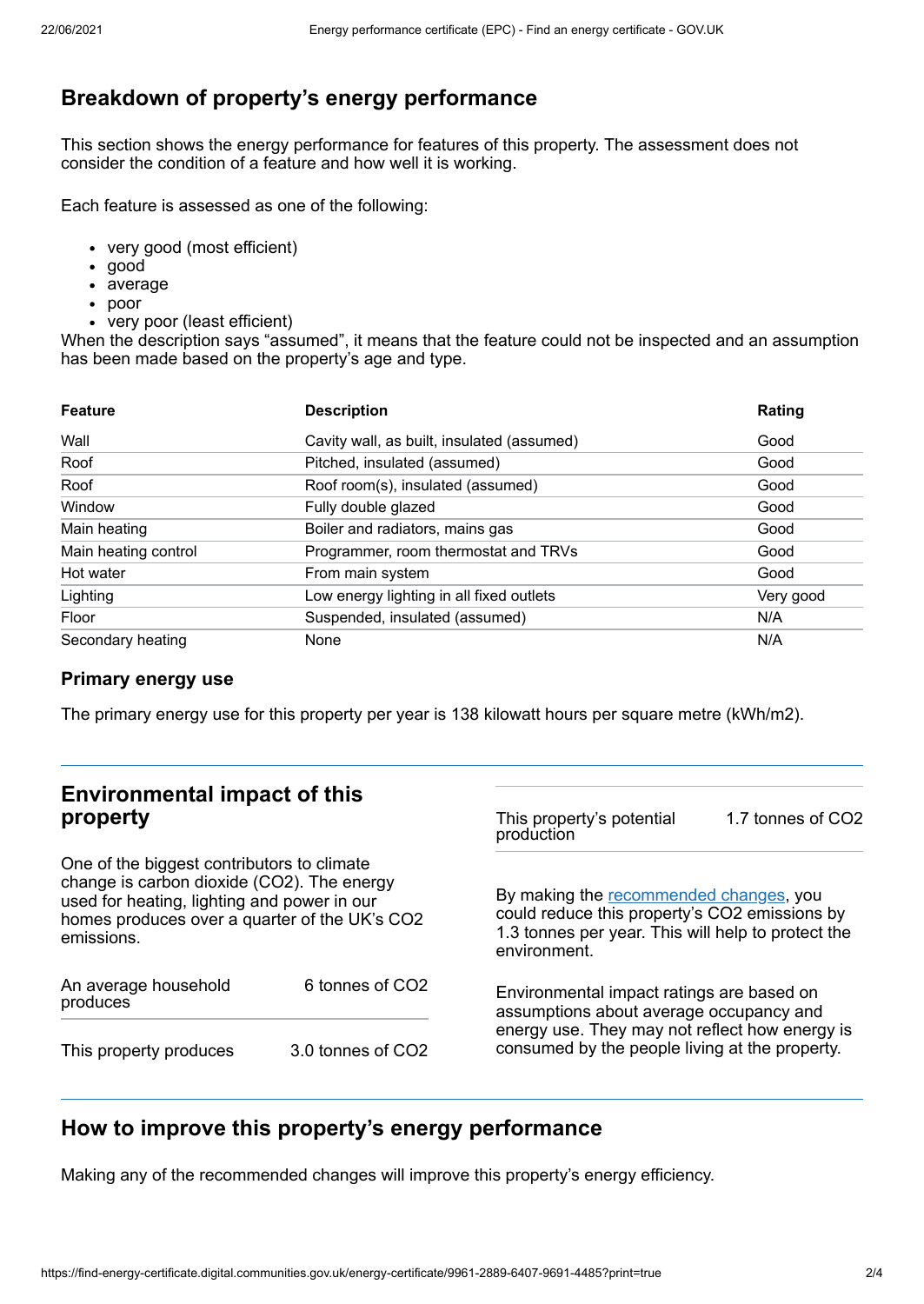If you make all of the recommended changes, this will improve the property's energy rating and score from C (76) to B (86).

| <b>Recommendation</b>        | <b>Typical installation cost</b> | <b>Typical yearly saving</b> |
|------------------------------|----------------------------------|------------------------------|
| 1. Solar water heating       | £4.000 - £6.000                  | £48                          |
| 2. Solar photovoltaic panels | £3.500 - £5.500                  | £338                         |

### **Paying for energy improvements**

Find energy grants and ways to save energy in your home. [\(https://www.gov.uk/improve-energy-efficiency\)](https://www.gov.uk/improve-energy-efficiency)

## **Estimated energy use and potential savings**

| Estimated yearly energy<br>cost for this property | £686 |
|---------------------------------------------------|------|
| Potential saving                                  | £48  |

The estimated cost shows how much the average household would spend in this property for heating, lighting and hot water. It is not based on how energy is used by the people living at the property.

The estimated saving is based on making all of the [recommendations](#page-1-0) in how to improve this property's energy performance.

For advice on how to reduce your energy bills visit Simple Energy Advice [\(https://www.simpleenergyadvice.org.uk/\)](https://www.simpleenergyadvice.org.uk/).

### **Heating use in this property**

Heating a property usually makes up the majority of energy costs.

### **Estimated energy used to heat this property**

| Space heating | 8146 kWh per year |
|---------------|-------------------|
| Water heating | 2729 kWh per year |

#### **Potential energy savings by installing insulation**

The assessor did not find any opportunities to save energy by installing insulation in this property.

You might be able to receive Renewable Heat Incentive payments [\(https://www.gov.uk/domestic](https://www.gov.uk/domestic-renewable-heat-incentive)renewable-heat-incentive). This will help to reduce carbon emissions by replacing your existing heating system with one that generates renewable heat. The estimated energy required for space and water heating will form the basis of the payments.